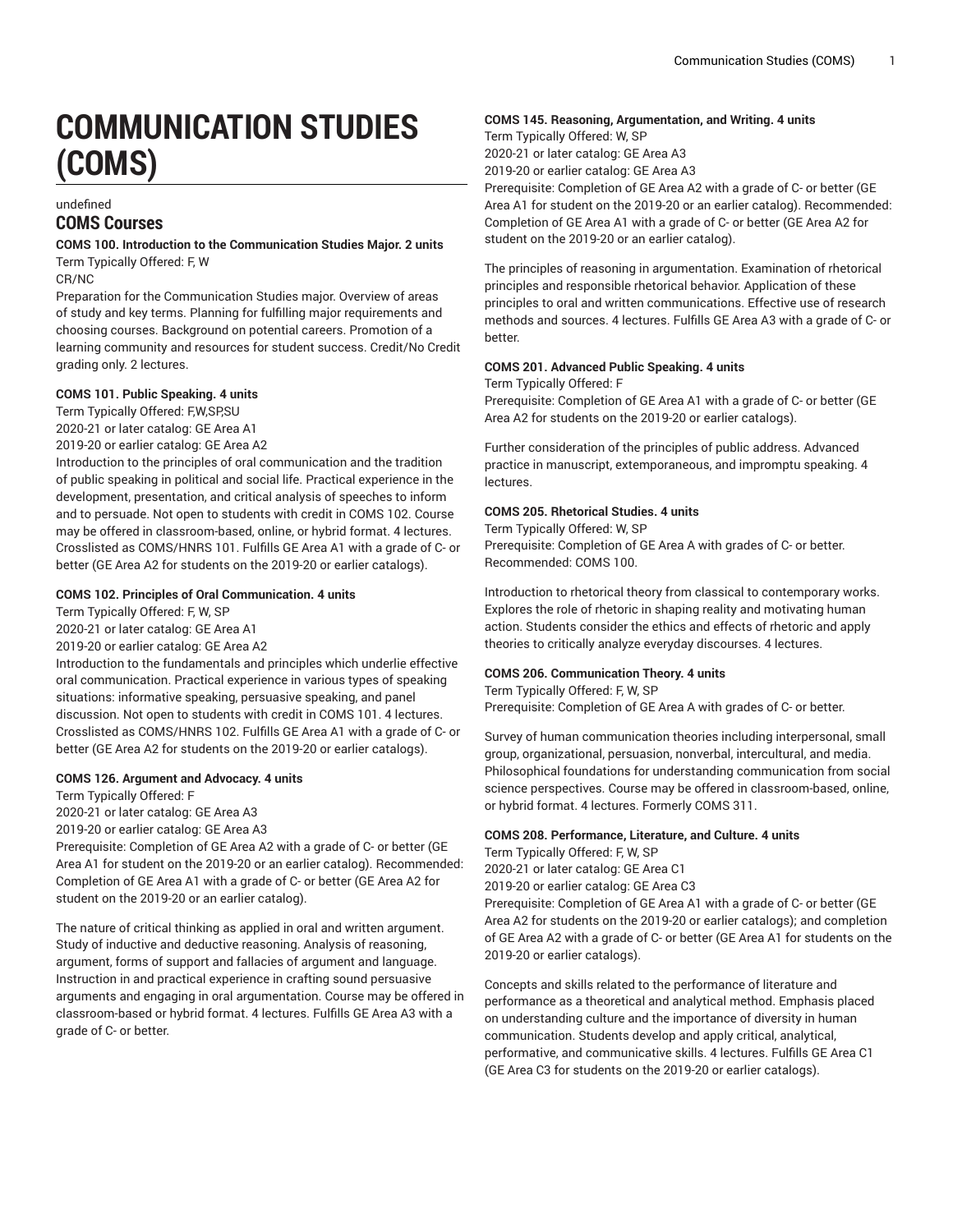## **COMS 211. Interpersonal Communication. 4 units**

Term Typically Offered: F, W, SP 2019-20 or later catalog: GE Area E 2017-19 or earlier catalog: GE Area D4 Prerequisite: Completion of GE Area A1 with a grade of C- or better (GE Area A2 for students on the 2019-20 or earlier catalogs).

Introduction to the interaction process in two-person (dyadic) communication settings. Emphasis on the functions of varying messages in the initiation, development, maintenance and termination of personal and professional relationships. 4 lectures. Fulfills GE Area E (GE Area D4 for students on the 2017-19 or earlier catalogs).

## **COMS 213. Organizational Communication. 4 units**

Term Typically Offered: F, W, SP Prerequisite: Completion of GE Area A2 with a grade of C- or better.

Introduction to communication within the organization and between the organization and its environment. Effects of networks, superior/ subordinate message patterns, team building, climate, message flow patterns and distortion on organizational effectiveness. 4 lectures.

## **COMS 215. Media Studies. 4 units**

Term Typically Offered: W, SP Prerequisites: Completion of GE Area A with grades of C- or better. Recommended: COMS 100.

Foundational content on one of the largest sub-disciplines in the field of Communication Studies. Combines social scientific and critical cultural approaches. Topics include mass communication history, media's role within modern society, media effects, and media literacy. 4 lectures.

## **COMS 217. Small Group Communication. 4 units**

Term Typically Offered: F, W, SP

Prerequisite: Completion of GE Area A1 with a grade of C- or better (GE Area A2 for students on the 2019-20 or earlier catalogs).

Theories, principles and skills for small group communication and teamwork. Topics include creativity, failure, problem-solving, (dis)functional decision-making, group development, leadership, power, norms, conflict management, and group presentation. 4 lectures.

#### **COMS 226. Applied Argumentation. 4 units**

Term Typically Offered: SP

Prerequisite: Completion of GE Area A with grades of C- or better.

Intermediate level course in the theory and practice of everyday argument. Select theories of argumentation, and practical experience arguing in a wide variety of contexts. 4 lectures.

## **COMS 250. Forensic Activity. 2 units**

Term Typically Offered: F, W, SP

Prerequisite: Completion of GE Area A1 with a grade of C- or better (GE Area A2 for students on the 2019-20 or earlier catalogs).

Introduction to competitive debate activities. Research, analysis, and debating about contemporary issues. Any student who wishes to receive academic credit for participation in such activities during the quarter should enroll. Total credit limited to 6 units. Course may be offered in classroom-based, online, or hybrid format. 2 laboratories.

## **COMS 270. Selected Topics. 1-4 units**

Term Typically Offered: TBD Prerequisite: Consent of instructor.

Directed group study of selected topics. The Class Schedule will list topic selected. Total credit limited to 8 units. 1 to 4 lectures.

#### **COMS 301. Business and Professional Communication. 4 units** Term Typically Offered: W, SP

Prerequisite: Completion of GE Area A1 with a grade of C- or better (GE Area A2 for students on the 2019-20 or earlier catalogs).

Communication skills and functions for all levels of organizational employees. Interviewing, oral briefings, motivational and conference speaking. 4 lectures.

## **COMS 308. Group Performance of Literature. 4 units**

Term Typically Offered: W 2020-21 or later: Upper-Div GE Area C 2019-20 or earlier catalog: GE Area C4 Prerequisite: Junior standing; completion of GE Area A with grades of Cor better; one course in GE Area B4 with a grade of C- or better (GE Area

B1 for students on the 2019-20 or earlier catalogs); and completion of GE Area C1 (GE Area C3 for students on the 2019-20 or earlier catalogs).

Examination and experience in the various modes of group performance of literature: Readers Theatre, Chamber Theatre, Story Theatre. Scripting; directing; performing and critiquing of group performance of literature. 4 lectures. Fulfills GE Upper-Division C (GE Area C4 for students on the 2019-20 or earlier catalogs).

## **COMS 312. Quantitative Research Methods in Communication Studies. 4 units**

Term Typically Offered: F, W, SP Prerequisites: Junior standing; COMS 206; STAT 217 or STAT 218; and Communication Studies major.

Exploration of communication research strategies and methodologies. Basic methods of designing quantitative research in communication studies. Course may be offered in classroom-based, online, or hybrid format. 4 lectures.

## **COMS 313. Qualitative Research Methods in Communication Studies. 4 units**

Term Typically Offered: F, W, SP

Prerequisites: Junior standing; COMS 206; STAT 217 or STAT 218; and Communication Studies major only.

Exploration of ontology, epistemology, methodology, and representation inherent to qualitative inquiry. Emphasis on the following approaches: case study, grounded theory, (auto)ethnography, phenomenology, focus groups, narrative, participatory action research. 4 lectures.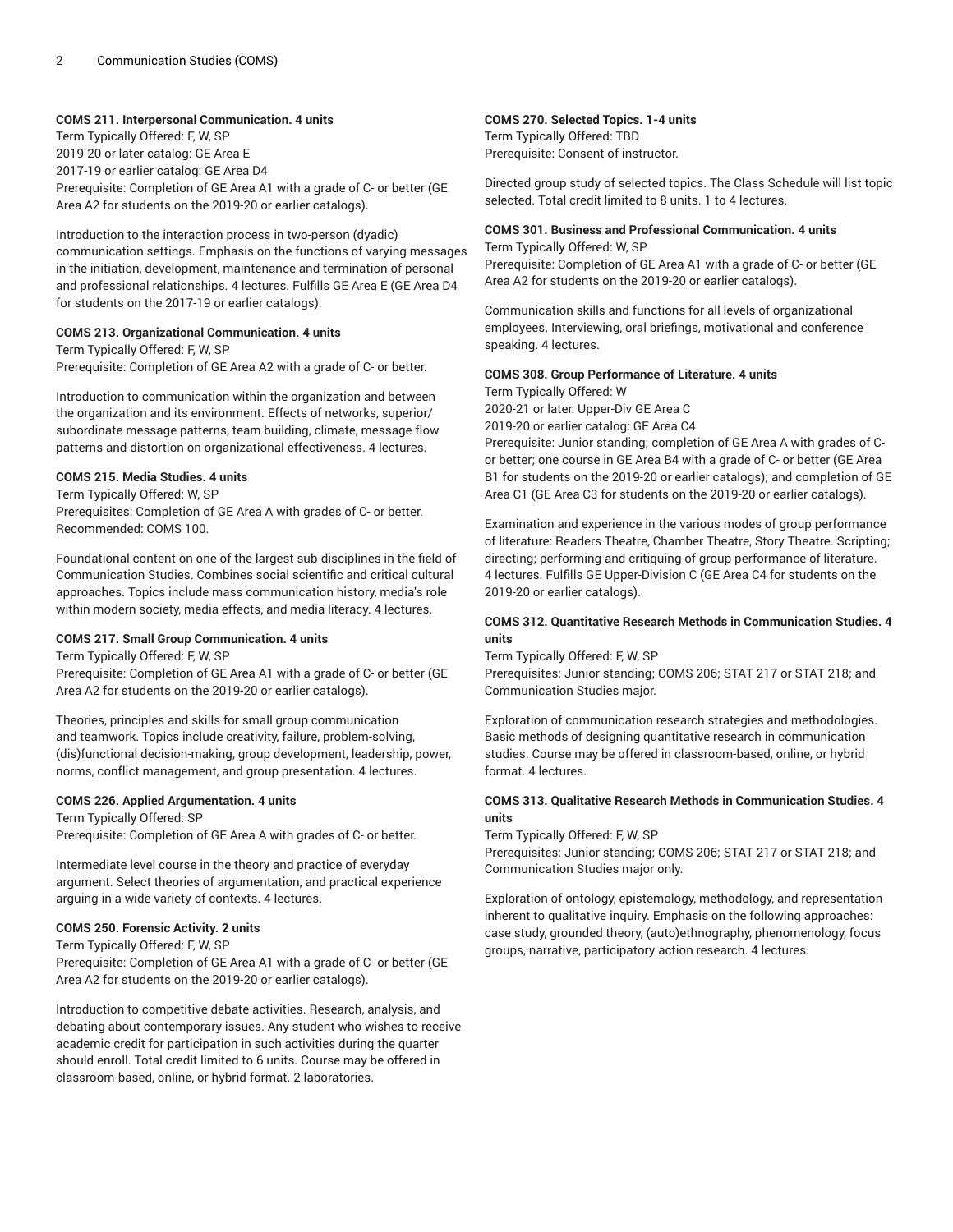## **COMS 316. Intercultural Communication. 4 units**

Term Typically Offered: F,W,SP,SU 2020-21 or later: Upper-Div GE Area D 2019-20 or earlier catalog: GE Area D5 **USCP** 

Prerequisite: Junior standing; completion of GE Area A with grades of C- or better; one course in GE Area B4 with a grade of C- or better (GE Area B1 for students on the 2019-20 or earlier catalogs); and one lowerdivision course in GE Area D.

Cultural aspects of communication within and among diverse groups. Particular focus on U.S. culture and history and the diversity of ethnic, subcultural, and co-cultural groups. Development of nuanced understanding of the role of culture and communication in human thought, behavior, and interaction. Not open to students with credit in COMS 416. Course may be offered in classroom-based or online format. 4 lectures. Fulfills GE Upper-Division D (GE Area D5 for students on the 2019-20 or earlier catalogs); and USCP.

## **COMS 317. Technology and Human Communication. 4 units** Term Typically Offered: SP

Prerequisite: Completion of GE Area A with grades of C- or better.

Impact of technological change upon human communication. Past, present, and future technological developments that have affected how humans communicate. Emphasis on new communication technologies. 4 lectures.

## **COMS 319. Critical Cultural Studies and Communication. 4 units**

Term Typically Offered: SP

Prerequisite: Junior standing and completion of GE Area A with grades of C- or better.

Analysis and integration of theories and methods of Cultural Studies as an interdisciplinary mode of critical qualitative inquiry. Emphasis on the role of communication in differential power relations, particularly on issues of identity, struggle, and representation in a diverse culture. 4 lectures.

## **COMS 320. Intergroup Communication. 4 units**

Term Typically Offered: F,W,SP,SU 2020-21 or later: Upper-Div GE Area D

2019-20 or earlier catalog: GE Area D5

Prerequisite: Junior standing; completion of GE Area A with grades of C- or better; one course in GE Area B4 with a grade of C- or better (GE Area B1 for students on the 2019-20 or earlier catalogs); and one lowerdivision course in GE Area D.

Theoretical and practical communication issues regarding socially constructed aspects of identity; concentrating on gender, race, sexuality, social class, ability, age, and language through the lens of social constructionism. 4 lectures. Fulfills GE Upper-Division D (GE Area D5 for students on the 2019-20 or earlier catalogs).

## **COMS 322. Persuasion. 4 units**

Term Typically Offered: F, W, SP Prerequisite: Completion of GE Area A with grades of a C- or better.

Theory of persuasion with particular emphasis upon social psychological principles of influence. Analysis of various forms of persuasion, social influence and propaganda. 4 lectures.

## **COMS 330. Classical Rhetorical Theory. 4 units**

Term Typically Offered: F, W, SP Prerequisite: Completion of GE Area A with grades of a C- or better.

Early development of rhetorical theory in Greco-Roman civilization. Analysis of the canons of rhetoric. Rhetorical thought of Sophists, Isocrates, Plato, Aristotle, Cicero and Quintilian. 4 lectures.

## **COMS 331. Contemporary Rhetorical Theory. 4 units**

Term Typically Offered: SP

Prerequisite: Junior standing and completion of GE Area A with grades of C- or better.

Rhetoric's role in contemporary culture. Issues: political advocacy; science, technology and mass persuasion; ethics and rhetoric. Representative theorists: Burke, Weaver, Richards, Toulmin and McLuhan. 4 lectures.

#### **COMS 332. Rhetorical Criticism. 4 units**

Term Typically Offered: F, W, SP

Prerequisites: Junior standing; and completion of GE Area A with grades of C- or better. Recommended: COMS 205 and COMS 330.

Theory and method used in the analysis and evaluation of rhetorical discourse. Study of critical essays. Practice in interpreting and evaluating persuasive discourse. 4 lectures.

#### **COMS 350. Advanced Forensic Activity. 2 units**

Term Typically Offered: F, W, SP Prerequisite: COMS 250.

Advanced development of argumentation and debate skills. Focus on preparation and presentation of intramural exhibition debates. Optional participation in intercollegiate debates. Course may be offered in classroom-based, online, or hybrid format. 2 laboratories.

#### **COMS 351. Speech and Debate Team. 2 units**

Term Typically Offered: F, W, SP

Prerequisite: Consent of instructor. Recommended: Previous competitive debate experience. Completion of GE Area A1 with a grade of C- or better (GE Area A2 for students on the 2019-20 or earlier catalogs); and completion of GE Area A3 with a grade of C- or better; and COMS 250.

Advanced participation in competitive intercollegiate speech activities. Intercollegiate tournament competition, judging speech competition and other communication-related public service on campus and in the community. Field trip may be required. Total credit limited to 8 units. Course offered in hybrid format with classroom-based and online learning. 2 laboratories. Crosslisted as COMS/HNRS 351.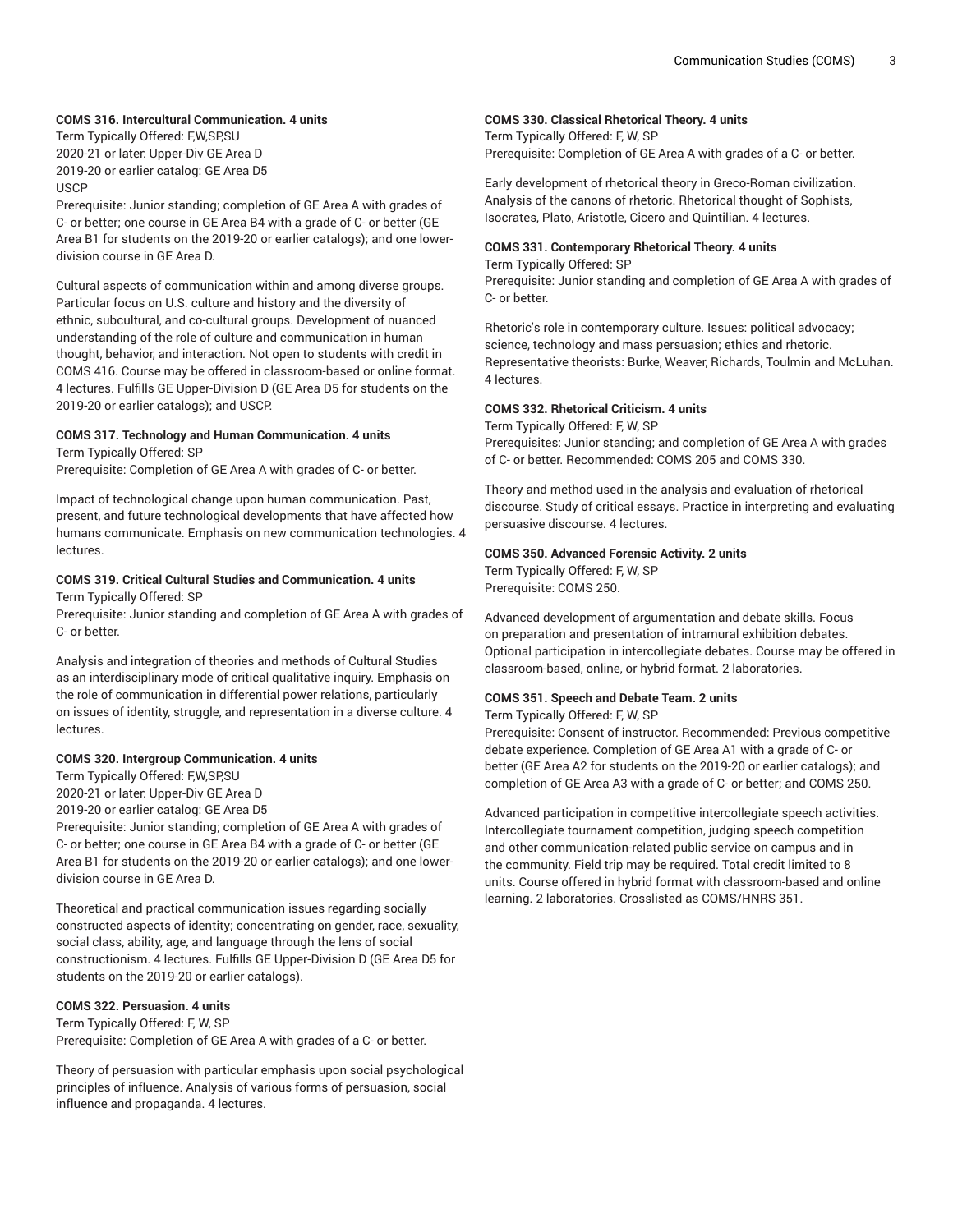## **COMS 384. Media Effects. 4 units**

Term Typically Offered: W, SP, SU 2020-21 or later: Upper-Div GE Area D

2019-20 or earlier catalog: GE Area D5

Prerequisite: Junior standing; completion of GE Area A with grades of C- or better; one course in GE Area B4 with a grade of C- or better (GE Area B1 for students on the 2019-20 or earlier catalogs); and one lowerdivision course in GE Area D. Recommended: COMS 206 and COMS 215.

Effects of media on individuals and society. Influence of mass media message producers and content on perceptions of social norms, violence, sexuality, gender, race, and ethnicity. Empirical approaches in media studies and literacy development. Course may be offered in classroombased, online, or hybrid format. 4 lectures. Fulfills GE Upper-Division D (GE Area D5 for students on the 2019-20 or earlier catalogs).

## **COMS 385. Media Criticism. 4 units**

Term Typically Offered: F, W, SP

Prerequisite: Junior standing and completion of GE Area A with grades of C- or better. Recommended: COMS 205 and COMS 215.

Theory and method used in analyzing media from critical, rhetorical, and cultural perspectives. Practice in interpreting and evaluating news, advertising, prime-time television, the Internet, and other mass-mediated texts, with special attention to relationships among media, identity, and political action. 4 lectures.

## **COMS 386. Communication, Media, and Politics. 4 units**

Term Typically Offered: F

2020-21 or later: Upper-Div GE Area D

2019-20 or earlier catalog: GE Area D5

Prerequisite: Junior standing; completion of GE Area A with grades of C- or better; one course in GE Area B4 with a grade of C- or better (GE Area B1 for students on the 2019-20 or earlier catalogs); and one lowerdivision course in GE Area D. Recommended: COMS 218 or POLS 112.

Political communication and the U.S. mass media system, including role of the media in democratic society; news norms, government regulation of media, and media ownership; the changing media landscape and implications for news construction, polarization, and selective exposure; and incivility and bias. Course may be offered in classroom-based or online format. 4 lectures. Fulfills GE Upper-Division D (GE Area D5 for students on the 2019-20 or earlier catalogs).

## **COMS 387. Sports Communication. 4 units**

Term Typically Offered: F, SP

Prerequisite: Completion of GE Area A with grades of C- or better.

Examination of the interrelationship between sports and community including participant, sports organization, sports media, and sports fan. Explores how these interrelationships reinforce social values, challenge social norms, and social identities relevant to sports and cultural values. 4 lectures. Crosslisted as COMS/JOUR 387.

## **COMS 390. Environmental Communication. 4 units**

Term Typically Offered: F Sustainability Focused

Prerequisite: Junior standing and completion of GE Area A with grades of C- or better. Recommended: Completion of GE Area B1 (GE Area B3 for students on the 2019-20 or earlier catalogs) or GE Area B2.

Recent developments in the field of environmental communication, including how and with what effect environmental messages are transmitted among scientists, policymakers, and the public. Critical/ rhetorical and mediated perspectives that inform contemporary understandings of the human-nature relationship are addressed. 4 lectures.

#### **COMS 395. Science Communication. 4 units**

Term Typically Offered: F Sustainability Related Prerequisite: Completion of GE Area A with grades of C- or better and completion of one GE Area B course.

Examination of science communication in a variety of contexts. Issues covered may include: scientific journal articles, boundary-work, information deficit models, public understanding/awareness of science, accommodated science, mediated science, popular science. 4 lectures. Crosslisted as COMS/ISLA 395.

#### **COMS 400. Special Problems for Advanced Undergraduates. 1-2 units** Term Typically Offered: F, W, SP

Prerequisite: Consent of instructor and junior standing.

Individual investigation, research, studies, or surveys of selected problems. Total credit limited to 4 units.

## **COMS 404. Video Games & Society. 4 units**

#### Term Typically Offered: F

Prerequisites: Junior standing and completion of GE Area A with grades of C- or better.

Influence of video games on individuals and society. Emphasis on why people play video games, how games influence players, and broader cultural impacts of gaming. Examines franchises, characters, gamers, avatars, gamification, and digital interactions. Course may be offered in classroom-based, online, or hybrid format. 4 lectures.

#### **COMS 413. Advanced Organizational Communication. 4 units** Term Typically Offered: W

Prerequisite: Junior standing. Recommended: COMS 213 or COMS 301.

Describing and measuring the organization's human message system. Planning and implementing communication training and development for the organization. New functions, careers and opportunities for the communication professional. 4 lectures.

## **COMS 418. Health Communication. 4 units**

#### Term Typically Offered: F

Prerequisite: Junior standing and completion of GE Area A with grades of C- or better.

Communication in health contexts. Topics include interpersonal communication (e.g., health professional/patient), group and organizational communication (e.g., health-related groups), and mass communication (e.g., persuasive health campaigns). Open to all majors and valuable to laypersons who are consumers of health care, and prehealth professionals. 4 lectures.